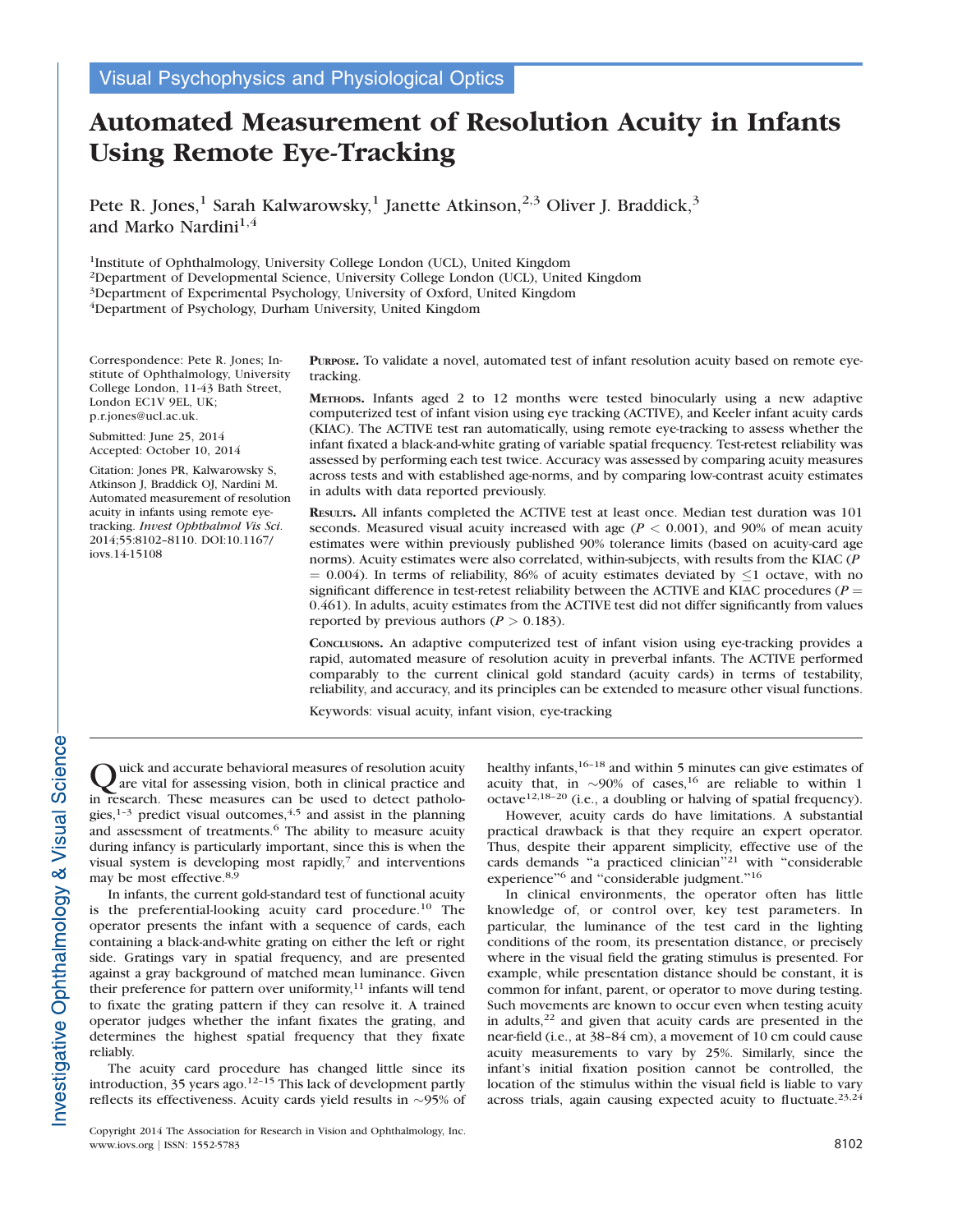Such variations in luminance, distance, or position, are potential sources of measurement error, and may also bias results systematically. For example, differences in luminance have been hypothesized to explain differences in acuity of up to 1 octave between laboratories.<sup>25,26</sup> Other factors, such as the level of experience of the operator (Brown A, unpublished observations, 2014), may further affect the acuity estimates, and are difficult to quantify or report.

The optimal stimulus for acuity testing is a sine-wave grating, contrast modulated smoothly at the edges. This is difficult to achieve with printed cards, which are therefore liable to exhibit edge effects. Further confounds may be introduced over time as the cards become scratched or faded. Such artifacts are likely to have negligible impact in very young infants, but are clearly visible by adulthood, where they can be used as cues to perform the task. Their effect on older infants and children is unknown.

Finally, acuity cards are inflexible. In some cases, it may be advantageous to vary the range or distribution of test stimuli (e.g., in order to track small changes over time). Similarly, in some circumstances it may be beneficial to vary the contrast,<sup>27,28</sup> hue,<sup>29,30</sup> or spatial location<sup>31,32</sup> of the stimuli in order to more fully characterize the infant's visual system. These kinds of modifications cannot be implemented practically using printed cards.

In the present work, we addressed these challenges by developing a novel, computer-based system in which stimuli are displayed on an LCD screen, while a remote eye-tracker precisely tracks infants' looking responses. The result is the ACTIVE test, suitable for use with nonverbal observers. The protocol described here measures resolution acuity, but the same principles—combining remote eye-tracking with automated algorithms—can be extended to measure other aspects of visual function, such as contrast sensitivity, chromatic discrimination, field testing, and spatiotemporal sensitivity.

# **METHODS**

#### **Participants**

Observers were 30 infants (16 female), aged 2.6 to 12.7 months, with no known visual problems or medical conditions. Ages were corrected for gestational age at birth, and were distributed approximately uniformly (the age distribution can be seen in the ''Results'' section, where acuity is plotted against age). No infant was born more than 13 days premature, and mean age at birth was 2.7 days postterm. Birth weight was not recorded, but all children had normal birth histories, and none required special neonatal care. Infants were recruited via advertisements in maternity wards and the local area.

Eight adults (five female) were also tested, using a low (10%) contrast version of the same test. Adults were aged 21.6 to 39.9 years, had normal or corrected-to-normal vision, were recruited through the UCL psychology subject pool, and received £7 compensation for their time.

Written informed consent was obtained from parents (infants) or participants (adults) before testing. The research was carried out in accordance with the tenets of the Declaration of Helsinki, and was approved by the local National Health Service England ethics committee (infants), and the UCL Ethics Committee (adults).

#### Apparatus

The equipment for the ACTIVE procedure is shown in Figure 1A. It consisted primarily of a remote eye tracker (Tobii TX120; Tobii Technology AB, Danderyd, Sweden) operating at 60 Hz, and a 30-inch liquid-crystal display (LCD) monitor (Samsung SyncMaster 305T,  $64 \times 40$  cm screen,  $2560 \times 1600$  pixels, 0.25mm dot pitch, 60 Hz; Samsung Electronics Co., Ltd., Seoul, South Korea) interfaced using a graphics card (Nvidia GeForce GTX 650Ti; Nvidia Corp., Santa Clara, CA, USA). Hardware were controlled with custom code written in a numerical computing environment (MATLAB; R2012b, MathWorks, Natick, MA, USA), using commercial software (Psychophysics Toolbox, v333,34; MathWorks, and Tobii Analytics SDK, v3; Tobii Technology AB). The eye tracker was calibrated independently during each test, using a novel procedure described in the Supplementary Material. A standard set of Keeler infant acuity cards (KIAC; Keeler Ltd., Windsor, UK) was also used to measure acuity, as detailed below.

# Stimuli

The stimuli for the ACTIVE test were horizontal Gabor patches: stationary sine-wave gratings, modulated by a Gaussian window. Use of a sine-wave grating ensured that the spatial frequency of the stimulus was precisely controlled, and the Gaussian modulation ensured that the edge of the stimulus could not be used as a detection cue. The standard deviation of the Gaussian hull was  $1.47^\circ.$  Thus, 95% of the signal energy fell within a circle,  $5.9^\circ$  in diameter.

Gratings were presented at 99.6% Michelson contrast for infants (the maximum, given the hardware), and at 10% Michelson contrast for adults. At 99.6% contrast, the spaceaveraged luminance of the target was 87.43 to 101.5 cd/m<sup>2</sup> (depending on the position on the screen; see Supplementary Material). Gratings were presented against an isoluminant gray background (adjusting for target location, so that the mean luminance of the target always matched the local mean luminance of the background). Any gaze coordinates that fell within a  $7.2^{\circ} \times 7.2^{\circ}$  square ( $\sim$ 10 cm<sup>2</sup>) centered on the stimulus were considered on target (see Classifying Hits/Misses). This area represents three times standard deviation of the Gabor, plus a uniform border of 1.4°, and was found during piloting to provide a reasonable compromise between hits and false alarms.

Note that in neither the ACTIVE nor KIAC procedures is the grating stimulus presented foveally. Both tests are therefore best thought of as measuring paracentral acuity, and provide a lower bound on "best" acuity (note that the exact development of acuity across the visual field is unknown, but by 2 months, resolution acuity appears greatest at the fove $a^{35}$ ). The exact eccentricity of the grating in the two tests cannot be compared straightforwardly, but was generally more central in the ACTIVE test (see Supplementary Material).

#### Acuity Cards

Keeler infant acuity cards were also used as an independent, within-subjects measure of acuity. Keeler cards are the most common measure of infant acuity in UK clinics, and have been shown to yield results comparable with the original Teller acuity cards<sup>36</sup> (for which extensive normalization data are available, but which can no longer be purchased, having been replaced by Teller II cards $37$ ).

The Keeler infant acuity cards consists of seven cards (plus one blank), each containing a square wave grating in one of two locations. At the test distance of 38 cm, the spatial frequencies of the gratings were: 0.18, 0.36, 0.72, 1.4, 2.9, 6.5, or 12.5 cycles per degree (cpd). The test room was well lit, and the mean level of illumination on the cards was approximately 40 cd/m<sup>2</sup> (measured by a CS-100A Chroma Meter; Minolta Camera Co., Osaka, Japan). This was well in excess of the minimum level recommended by the manufacturer $^{26}$  (10 cd/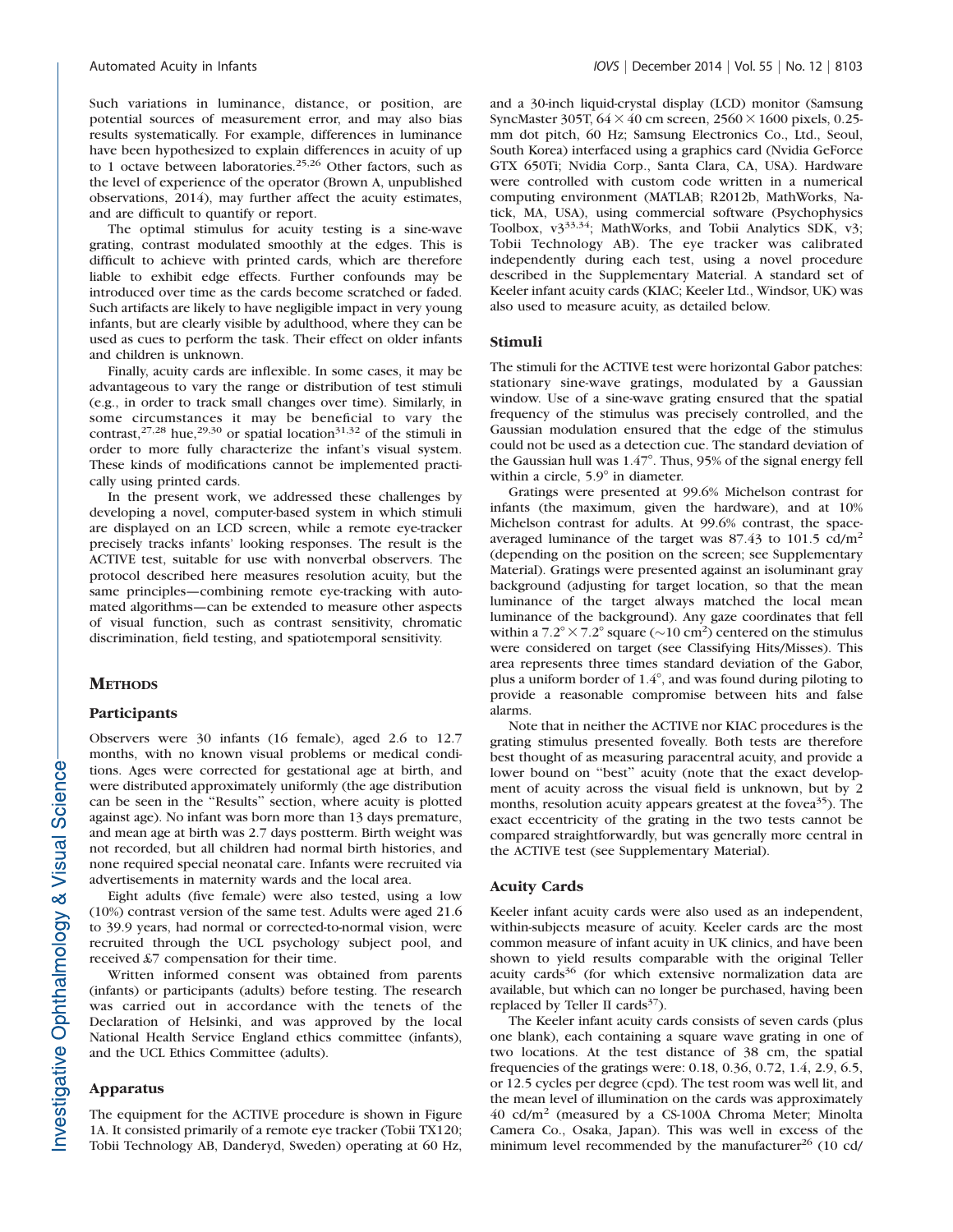

FIGURE 1. ACTIVE apparatus and procedure. (A) The infant was seated on a parent's lap, and viewed stimuli binocularly at a distance of 84 cm. An eye-tracker (Tobii Technology) was mounted below the LCD screen, and recorded the infant's eye movements. (B) On each trial, the screen was initially blank. A single Gabor grating was presented, the center of which was located at a random location, 8° of visual angle from the infant's initial point of fixation. Infants had 2.25 seconds to look to the target (hit), otherwise, the trial was scored as a miss. (C) A visual ''reward'' was presented at the stimulus location at the end of every trial (independent of performance).

m<sup>2</sup>), and within the range of values used in previous similar studies<sup>10,20</sup> (16-56 cd/m<sup>2</sup>).

The operator (PJ or SK) was blind to the target location, but because of the adaptive procedure, was not blind to the spatial frequency. The parent holding the infant was not blind to the target location, in either the ACTIVE or KIAC procedures. However, there was no indication that this affected infants' performance. This was assessed informally by asking parents to close their eyes periodically during testing. Any parental cues would be particularly unlikely to affect scoring in the ACTIVE, since a ''hit'' required the infant to fixate a precise and variable screen location (e.g., as opposed to a simple left/right eye movement). Each operator had experience running the KIAC test in approximately 30 infants prior to testing, and the data showed no evidence of improving acuity over the course of collection—suggesting that the operators' skill at using the KIAC procedure had reached asymptote.

Because the results of the KIAC procedure appeared to be of questionable validity (see ''Discussion'' section) post hoc, the present data were also compared with previous, normative datasets collected using Teller acuity cards.

#### Procedure

During testing, the infant was seated on a parent's lap and viewed stimuli binocularly at a distance of 84 cm (ACTIVE), or 38 cm (KIAC). Binocular viewing was used in order to avoid dropout rates being confounded by the process of patching. However, monocular testing is also possible using both techniques (see ''Discussion'' section). Test distance was established initially by aligning the infant with a set of premeasured marks, and was enforced in the ACTIVE procedure by pausing the test if the infant moved by 10 cm or more in any direction (as estimated by the eye-tracker). The farther test distance in the ACTIVE procedure was necessitated by the eye-tracker's depth of focus. It is unlikely to have affected the results, since 3- to 12-month-old infants are capable of accommodating at this distance,<sup>38</sup> and systematically varying viewing distance from 30 to 150 cm has been found not to affect acuity estimates in 1- to 2-month-olds.<sup>39</sup>

However, nearer viewing may be necessary when testing infants in the first 2 months of life,<sup>38</sup> to ensure attention and accurate accommodation.

Infants were tested twice using each measure, in an alternating ABAB sequence. First test performed (ACTIVE or KIAC) was counterbalanced across subjects. Breaks were taken between tests as required. Each test lasted approximately 1.5 minutes (see ''Results'' section), and sessions typically lasted 30 minutes in total.

We performed the KIAC procedure in accordance with the manufacturer's instructions. Starting at 0.36 cpd, the operator presented each card by holding it in front of his or her face.<sup>40</sup> Spatial frequency increased in 1-octave steps until the operator was unable to determine the grating location based on the infant's behavior. The previous spatial frequency was then repeated for confirmation, and this was taken as the acuity threshold. Further trials were employed as required in the event of inconsistent responses.

The ACTIVE procedure was conceptually similar, but ran automatically, without any intervention from the experimenters. On each trial, the screen was initially blank (uniform gray). A grating of set spatial frequency was then presented against this isoluminant background, and an automated algorithm determined whether the infant fixated it (see Classifying Hits/ Misses). The infant's gaze was not directed to the center of the screen prior to each trial. Instead, the center of the stimulus was positioned at a random location,  $8^\circ$  from the infant's point of fixation (measured at trial-onset), with the constraint that the stimulus's center had to lie  $>3.6^{\circ}$  from any screen edge. This meant that the range of possible stimulus locations was reduced if the infant began the trial fixating eccentrically. On trials where no eye tracking data were available at trial onset (e.g., if the infant had turned away or closed his or her eyes), then the target was placed in the center of the screen. In practice, this happened in only 1% of trials, since trials were automatically paused if the infant turned away or moved outside the trackable area.

Across trials, a weighted "up-2 down-1" staircase<sup>41</sup> was used to adapt the spatial frequency of the grating. Starting at 0.88 cpd, spatial frequency increased by 1 octave after a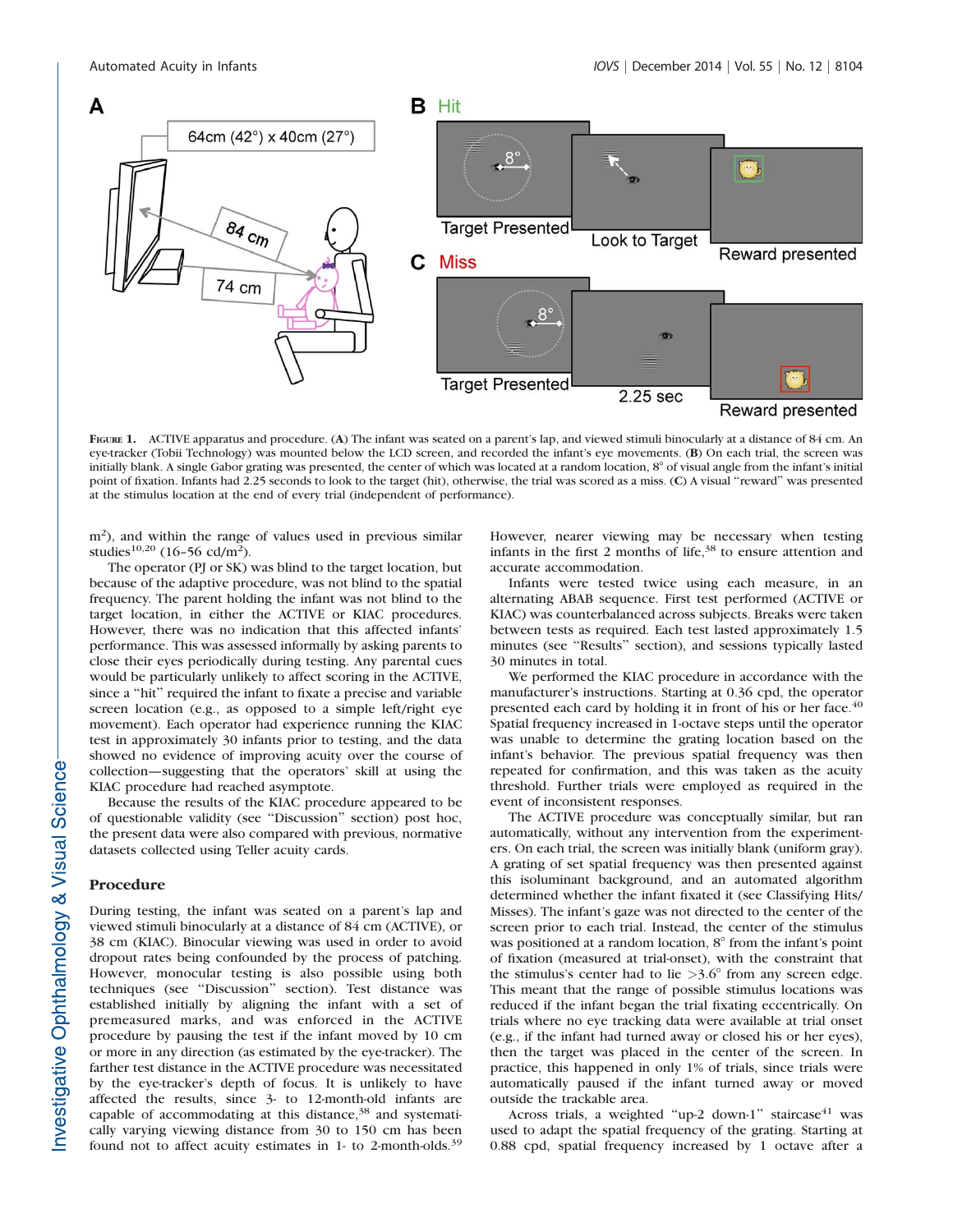successful look (hit, defined below), and decreased by 0.5 octaves otherwise (miss). This strategy targets the 33.3% correct point on the psychometric function, and was found to be the most robust during piloting (note that the false-alarm rate on this task was below 10%, as reported in the ''Results'' section). The lowest permissible spatial frequency was 0.61 cpd. The highest spatial frequency was 15.3 cpd, after which point the trial proceeded as normal, but no grating was actually displayed (blank trial). The adaptive staircase continued until at least 15 trials (mean  $= 18.0$ ) and six reversals (mean  $= 7.4$ ) had occurred. For comparison with the acuity cards, threshold acuity was defined as the highest spatial frequency that the infant was scored as having looked at. However, qualitatively similar results could be obtained by geometrically averaging the last  $n$  reversals.

Cartoons were presented after every three trials to maintain interest. The cartoon played for a minimum of 8 seconds and terminated only if/when the infant's gaze location was registered by the eye tracker (which required them to be looking toward the screen). A ''reward'' was presented after each trial, irrespective of performance, in the form of a colored animal graphic that appeared at the location of the target, together with an associated sound. A green (''hit'') or red (''miss'') box around the reward provided feedback for the experimenter on how the trial had been scored (see Fig. 1).

# Classifying Hits/Misses

The infant was judged to have looked at the stimulus (a ''Hit'') if 10 gaze samples (167 ms) fell in a  $7.2^{\circ} \times 7.2^{\circ}$  square, centered on the target. This corresponds to  $\sim$ 3% of the screen area and as such, the task might be considered a ''33 alternative forced-choice'' (33AFC). However, this characterization is imprecise; since no decision was forced, an observer could fixate multiple locations, and the spatial distribution of looking when no stimulus was not uniform. The chance (false positive) rate on this task was therefore determined empirically, by presenting a single ''invisible target'' trial at the end of each test (see ''Results'' section). These catch trials proceeded exactly as normal, except that no target was actually displayed. Each catch trial was preceded by a suprathreshold (0.61 cpd) trial, intended to maximize attentiveness.

If no hit was detected within 135 gaze samples (2.25 seconds), then the trial was scored as a miss. Note that trials could last longer than 2.25 seconds if the eye tracker failed to detect the infant's gaze for a period of time (e.g., if infants turned away or covered their eyes). For example, 125 trials (9%) lasted more than 2.5 seconds. Trial durations were found to be appropriate for the age range tested, but longer durations may be required to avoid false negatives when testing younger infants, or children with neurological pathologies. $42$ 

# Adults

Adults were tested using the same ACTIVE procedure as the infants. However, stimulus contrast was attenuated to 10%: a level expected to avoid ceiling effects in adults, given our range of spatial frequencies.23,24 To maximize comparability with the infants, adult observers were instructed only to ''sit in front of the screen and relax.''

# Analysis

For statistical analyses, acuity thresholds were  $log<sub>2</sub>$  transformed, and test-retest differences in acuity were expressed in octaves rather than raw cpd.<sup>43</sup> All parametric tests were twotailed.

# **RESULTS**

#### Testability and Test Duration

Twenty-nine of thirty infants (97%) completed two test runs of both the ACTIVE and KIAC procedures. One additional infant (aged 4.1 months) completed only one run of each before becoming uncooperative.

There was no significant difference in test duration (Fig. 2) between the ACTIVE (median  $= 101$  seconds) and KIAC (median  $=$  108 seconds) procedures (paired t-test of log-transformed data;  $t_{175} = -1.57$ ,  $P = 0.118$ , ns). Note, however, that the average trial duration was substantially faster with the ACTIVE test ( $\mu_{\text{ACTIVE}} =$ 1.92 seconds;  $\mu_{\text{KIAC}} \approx 10$  seconds), which allowed over twice as many trials to be collected within a similar timeframe.

In the ACTIVE test, there was no consistent relationship between test duration and number of trials completed ( $r_{57}$  = 0.21,  $P = 0.116$ , ns). However, some tests did take substantially longer than average (max  $=$  208 seconds; see Fig. 2). This was primarily because of brief pauses within some tests (e.g., these occurred automatically if the infant turned away). There was also no relationship between test duration and estimated acuity  $(r_{57} = -0.16, P = 0.220, ns).$ 

There was no effect of age on test time, either with the ACTIVE test ( $r^2 = 0.01$ ;  $F_{(1,28)} = 0.37$ ,  $P = 0.550$ , ns) or the KIAC test ( $r^2$  = 0.03;  $F_{(1,28)}$  = 0.80,  $P$  = 0.377, ns). No indication of fatigue was apparent in the timing data. With the ACTIVE procedure, overall test times ( $t_{28} = 2.49$ ,  $P = 0.019$ ) and mean trial durations ( $t_{28}$  = 2.20,  $P = 0.036$ ) both decreased significantly between the first and second run. With the KIAC procedure, only overall test time was recorded, and this did not differ significantly across the two runs ( $t_{28} = -0.38$ ,  $P = 0.709$ ).

### Measured Acuity

Visual acuity in the ACTIVE test increased with age ( $r^2 = 0.43$ ;  $F_{(1,57)} = 43.04, P < 0.001$ , and there was good agreement with normative data acquired previously using Teller acuity cards (Fig. 3). For example, 46 (78%) of the individual estimates, and 27 (90%) of the within-subject means lay within the 90% tolerance limits for binocular acuity reported by Salomão and Ventura.<sup>18</sup>

The rate at which acuity develops during the first year can be measured by the slope of a linear regression (acuity against age). For example, in Salomão and Ventura's<sup>18</sup> data, acuity improved at a rate of 1.0 cpd/mo. Analysis of our mean data yielded a similar developmental improvement of 0.98 cpd/mo. This was not significantly different from 1.0 ( $t_{28} = -0.38$ ,  $P =$ 0.710, ns), though it was slightly greater than the rates of improvements observed by Teller et al.<sup>12</sup> under binocular viewing conditions (0.63 cpd/mo;  $t_{28} = 2.19$ ,  $P = 0.037$ ), or by Mayer et al.<sup>20</sup> under monocular conditions (0.58 cpd/mo;  $t_{28}$  = 2.53,  $P = 0.017$ ).

As has been reported previously,<sup>3</sup> there was no difference in the acuity of male and female infants (partial regression, accounting for age;  $t_{27} = 0.39$ ,  $P = 0.697$ , ns).

The estimates of the KIAC test also increased with age  $(r^2 =$ 0.08;  $F_{(1,57)} = 5.12$ ,  $P = 0.028$ ). However, the rate of improvement (0.24 cpd/mo) was significantly less than was observed here using eye-tracking ( $t_{28} = -3.53$ ,  $P < 0.001$ ), or has been reported previously (all  $P < 0.01$ ).

Accordingly, while the mean acuity thresholds of the KIAC and ACTIVE tests were robustly correlated ( $r_{28} = 0.51$ ,  $P =$ 0.004), the KIAC gave lower estimates in 87% of individuals (Fig. 4B). As detailed in the discussion, this mismatch can potentially be attributed to the test frequencies used in the KIAC, the values of which are depicted by black arrows in Figure 4A.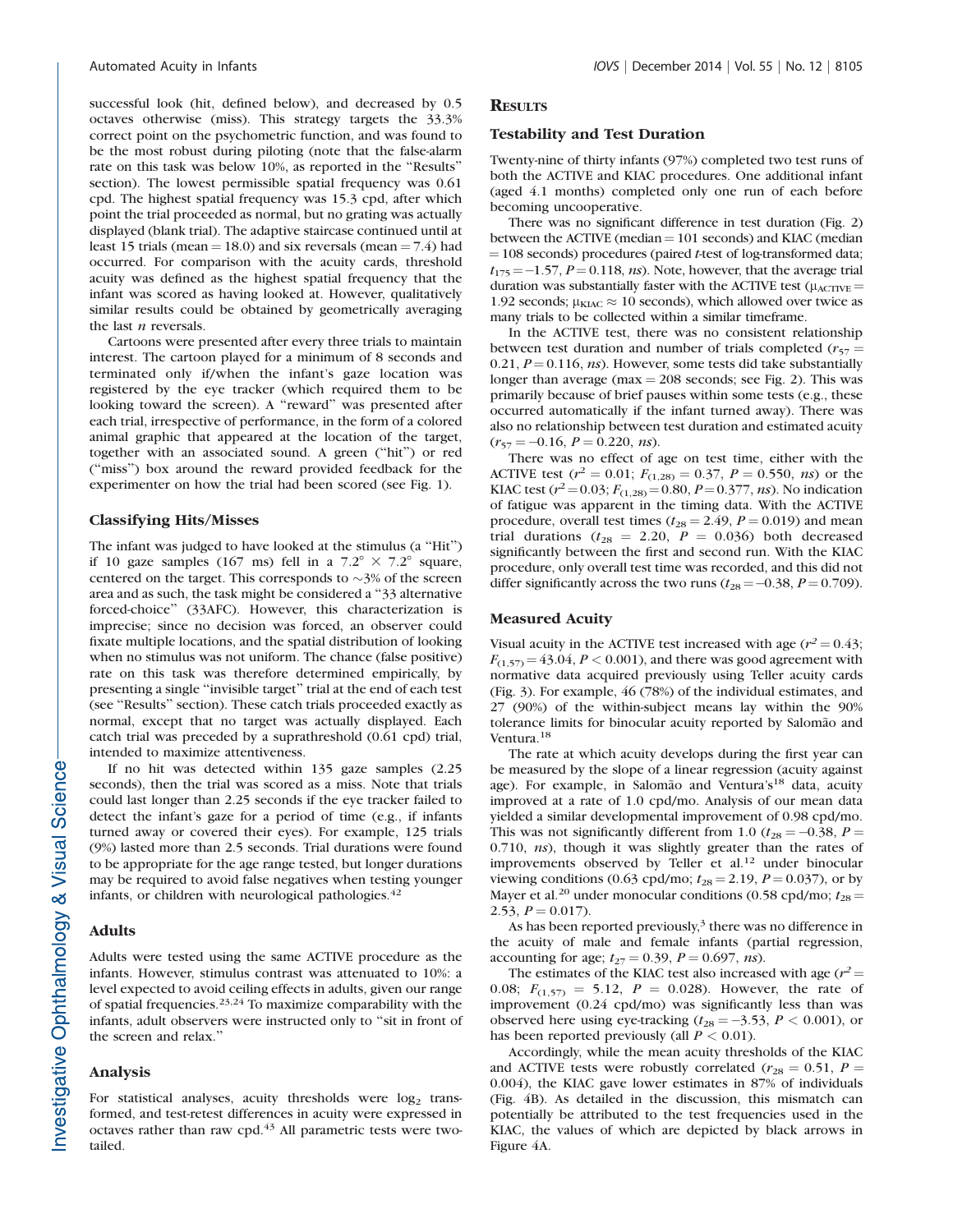

FIGURE 2. Box-plot of test durations ( $n = 59$ ) using the KIAC and ACTIVE procedures. Each test required an additional period of approximately 30 seconds in which to position the infant appropriately.

# Test-Retest Reliability

Across two runs, ACTIVE acuity estimates varied by a mean of 0.04 octaves (nonsignificant increment:  $t_{28} = 0.19$ ,  $P = 0.851$ , ns), with 86% of points varying by 1 octave or less (Fig. 5). The mean test-retest difference of the KIAC procedure was  $-0.12$ octaves (nonsignificant decrement:  $t_{28} = -1.01$ ,  $P = 0.319$ , ns), with 96% of points varying by 1 octave or less. Although the KIAC test exhibited less within-subject variability, this difference was not significant (paired t-test of  $\Delta_{\text{acuity}}$  across runs;  $t_{28}$  $= 0.75$ ,  $P = 0.461$ , ns), indicating that neither test was substantially more reliable.

# Effects of Target Location

The proportion of correct responses was not affected by where on the screen the grating was presented (Fig. 6A), or by the grating's relative location in the visual field (Fig. 6B). This was assessed formally by computing, for each participant, proportion correct in each of four location quadrants (Figs. 6A, 6B, dashed black lines). One-way repeated-measures ANOVAs were then performed, with grating location (quadrants 1–4) as a factor. There was no significant effect of either absolute (Fig. 6A,  $F_{(3, 87)} = 0.20$ ,  $P = 0.897$ , ns) or relative (Fig. 6B,  $F_{(3, 87)} =$ 1.36,  $P = 0.261$ , ns) grating location on proportion correct. This demonstrates that neither the infant, nor the eye-tracker, varied in sensitivity across test locations.

# Guessing Rate

Analysis of ''invisible target'' (catch) trials indicated that the target region was fixated by chance on 7% of trials. This is roughly equivalent to the expected guessing (false positive) rate in a 14AFC task, and is consistent with the fact that the range of possible target locations was relatively large, and infants did not tend to search actively for the target.

# Adult Data

Adult acuity estimates with ACTIVE, measured at 10% contrast, were consistent with results reported previously for an  $8^\circ$ eccentric,  $10\%$  contrast, Gabor grating<sup>23,24</sup> (Fig. 7). Thus, neither the thresholds of the first  $(t_7 = -1.48, P = 0.183, ns)$  or the second  $(t_7 = -0.08, P = 0.936, ns)$  test run differed significantly from the value of 7.7 cpd reported previously (see Fig. 2 of Abdelnour and Kalloniatis<sup>23</sup>). There was some indication that group-mean acuity improved across the two runs. However, this difference was not significant (paired t-test;  $t_7 = 0.97$ ,  $P = 0.365$ ), and was largely caused by a single observer who performed initially near floor and improved by 3.5 octaves (see Fig. 7, black squares, for group-mean performance when this observer was excluded).

# DISCUSSION AND CONCLUSIONS

The idea of using eye tracking to measure acuity is not a new one.<sup>44,45</sup> Furthermore, semiautomated measures, in which the



FIGURE 3. Visual acuity for individual infants, measured using the ACTIVE procedure. (A) Individual runs. (B) Geometric mean of two runs. For comparison, normative Teller acuity card data are given for: 206 infants tested binocularly by Teller et al.<sup>12</sup> (dotted line), 646 infants tested binocularly by Salomão and Ventura<sup>18</sup> (solid line), and 269 infants tested monocularly by Mayer et al.<sup>20</sup> (1995; dash-dot line). The gray shaded region shows the 90% tolerance limits for Salomão and Ventura's<sup>18</sup> data, within which 90% of the population would be expected to fall with 95% probability.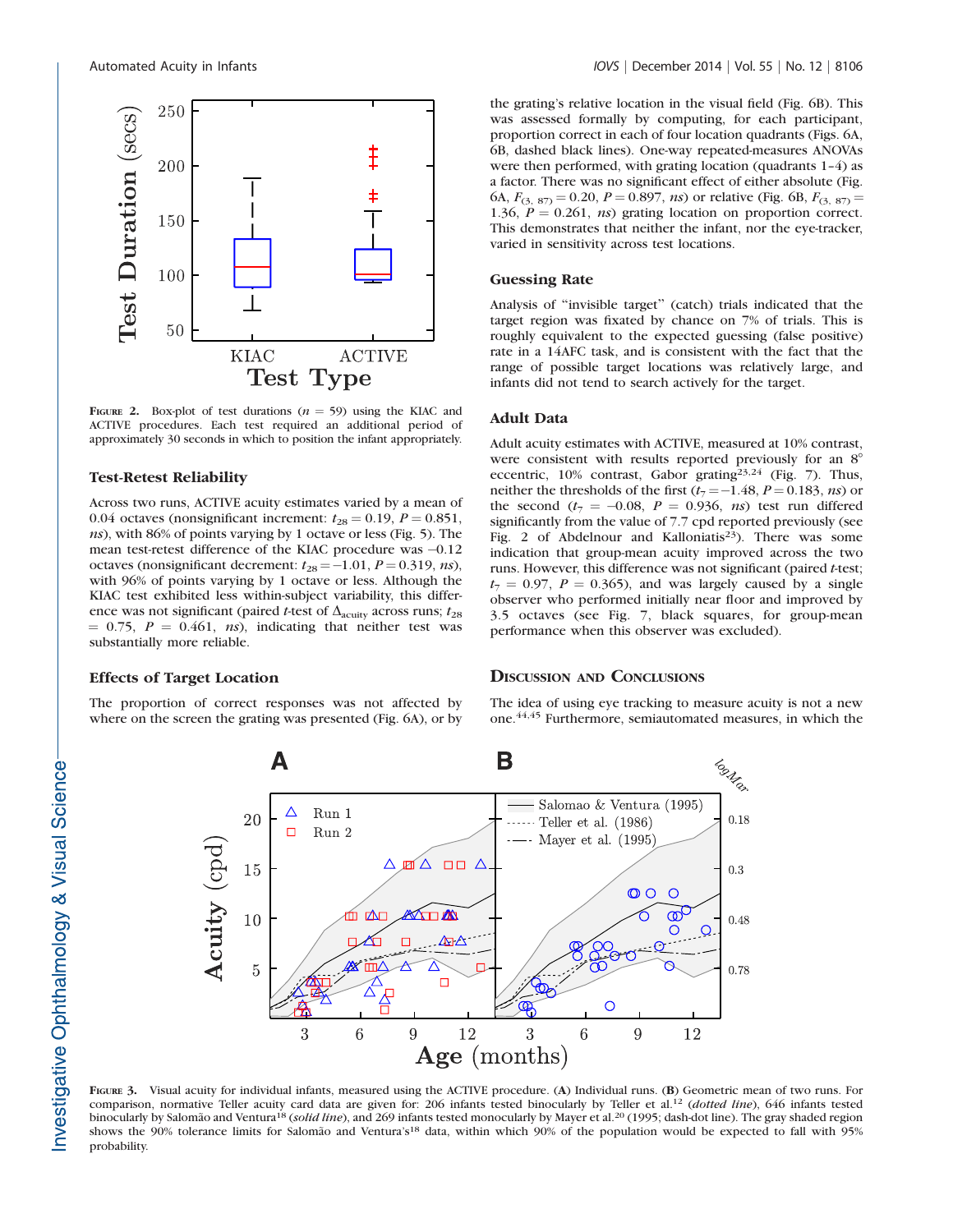

FIGURE 4. Geometric-mean visual acuity as measured using Keeler infant acuity cards, shown as a function of (A) age, and (B) each individual's corresponding eye-tracking estimate (see Fig. 3). Arrows on the ordinate show the available stimulus levels in the test set.

stimuli are generated by a computer but a human operator classifies the infant's responses, have been reported previously.1,2,46–49 However, the reported ACTIVE test is, to our knowledge, the first fully automated acuity measure shown to give reliable results in infants.

In terms of testability, test durations, and test-retest repeatability,19,20 the ACTIVE test performed comparably with the current gold standard (acuity cards). In terms of accuracy, the acuity estimates—especially when averaged over two runs—were consistent with normative data,<sup>12,18</sup> and were correlated within-subjects with KIAC estimates. The estimates of KIAC were, however, consistently lower. Possible reasons for this are considered below.

# Keeler Infant Acuity Card Estimates

Acuity estimates of KIAC were consistently lower than either the ACTIVE estimates, or previous normative data $12,18$  (derived principally using Teller cards). Because of this, previous Teller card data were also used to validate the present ACTIVE procedure.

This disparity was unexpected and should be treated with caution. It is unlikely to have been because of the brand of acuity cards used per se, as extended sets of Keeler acuity cards have been shown to yield results similar to Teller acuity cards.<sup>36</sup> It is also unlikely to have been caused by differences in luminance, since the difference between the KIAC and ACTIVE tests was small in psychophysical terms,<sup>26,50</sup> and luminance in the KIAC test was actually greater than in many previous studies.3,10,51

One possibility is that acuity was underestimated in the KIAC test because of the relative inexperience of the two operators. A second possibility is that acuity was reduced because infant, parent, or operator moved backwards during testing (thereby making the stimuli harder to resolve). However, the most parsimonious explanation is that the low KIAC scores resulted from the spacing of the stimuli, which in the KIAC test vary from 0.94 to 1.16 octaves. This spacing is twice that of the acuity cards used in most normative studies,



FIGURE 5. Test-retest reliability of the ACTIVE (circle) and KIAC (cross) procedures. (A) Bland-Altman plot showing how acuity estimates varied within subject, as a function of the mean. Overlapping points have been randomly jittered by a small amount for display purposes. (B) Scatter plot of the same data (without jitter).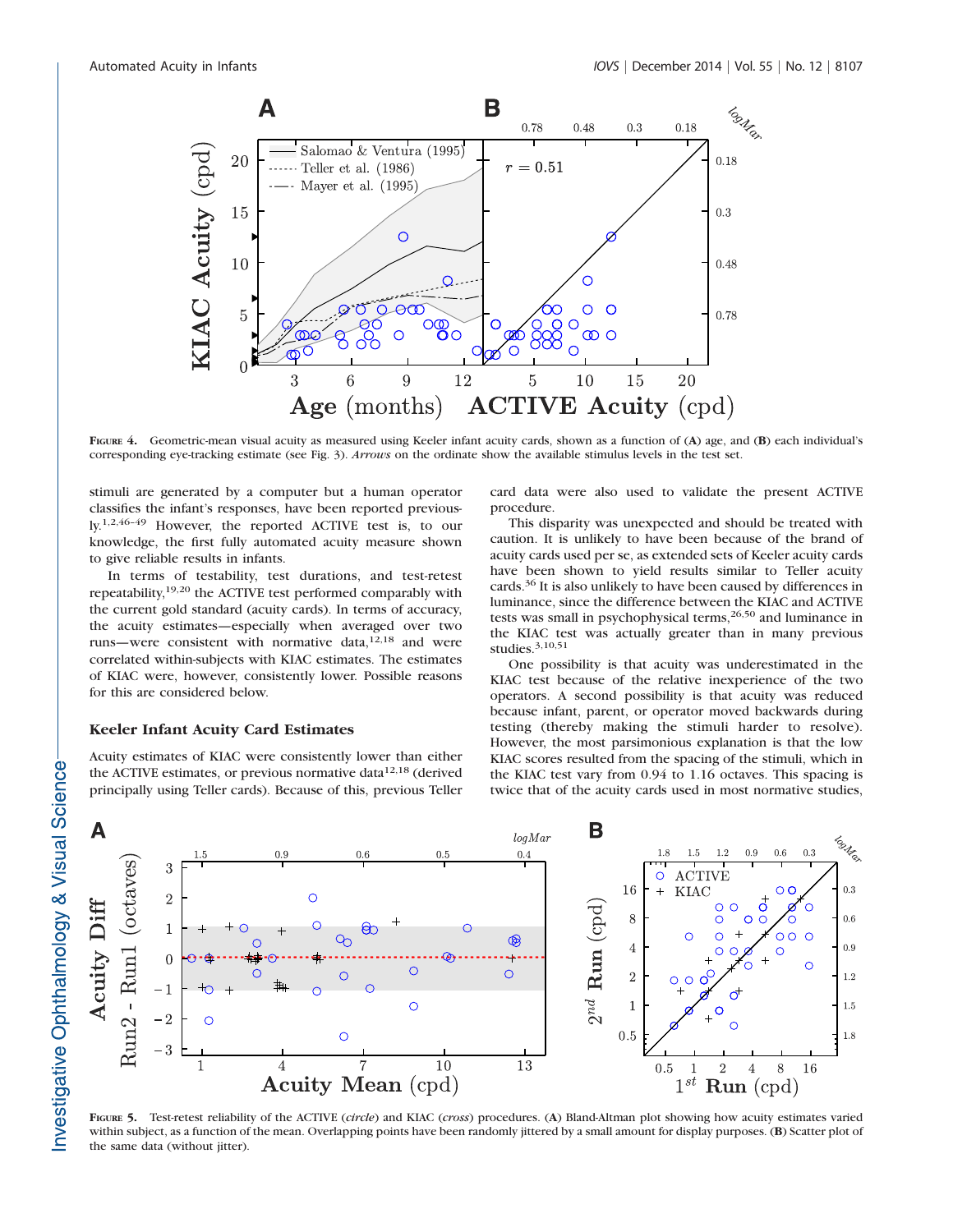

FIGURE 6. ACTIVE performance, as a function of (A) absolute target location (in degrees and centimeters, measured from the bottom-left of the screen), and (B) relative target location (relative to gaze-position at trial-onset). The green circles and red crosses in (A) indicate individual hit and miss trials, respectively, for all infants. The circular histogram in (B) indicates percent correct for 12 equal bins (n bins was arbitrary, but did not qualitatively affect the result), and the mean across all bins (red, dashed circle). Black dashed lines in (A) and (B) show the four location quadrants used during statistical analyses (see body text). The apparent annulus of points in  $([A];$  radius  $= 8^{\circ})$  reflects the fact that the probability of a central fixation at trial-onset was greater than chance (either because the previous target was located there, or because of the content of the intertrial cartoon).

and meant that no spatial frequencies were presented at the expected acuity of a 6- to 12-month-old (Fig. 4A, arrows). Consistent with this, we are aware of only one large scale study that has used full-octave (Teller) Acuity Cards in infants (Spierer et al.<sup>3</sup>), and that study also observed acuities that were substantially lower than those reported elsewhere. Without any conclusive evidence to support this interpretation, we can only tentatively suggest that full-octave acuity cards may not accurately estimate acuity, and that half-octave cards should be used where feasible.

# Pros, Cons, and Related Measures

The adaptive computerized test of infant vision using eye tracking procedure allows resolution acuity to be measured automatically in normally sighted 3- to 12-month-olds, without the need for an experienced tester. Relative to acuity cards, it affords greater control over the stimulus in terms of its spatialfrequency content, luminance, and location in the visual field. Furthermore, by randomly varying the target location between trials, the chance of a false positive response is minimized (7%). The low guessing rate means that correct responses in the ACTIVE procedure are more informative than those in a traditional (e.g., 2AFC) paradigm, and helps ensure that the adaptive tracking algorithm converges on threshold quickly and robustly. The remaining advantages of the acuity cards are primarily their portability and initial cost (approximately five times cheaper given present hardware, though substantially cheaper eye-trackers are becoming increasingly prolific).

It is important to note that the ACTIVE procedure does not represent a like-for-like replacement for a clinician, and expert knowledge would still be required when dealing with an atypical or uncooperative infant. Moreover, it should be noted that other, nonbehavioral, techniques already exist with which to objectively assess visual acuity in infants. $52-57$  For example, the amplitude of the visual evoked potential elicited in response to a high contrast gratings correlates robustly with behavioral acuity measures, and may provide a more sensitive measure of primary sensory function.55,56 In contrast, ACTIVE provides a more rapid measure of functional acuity, which

could potentially be performed in ordinary clinics, and could be interleaved with other behavioral assessments.

## Future Directions

The present paper demonstrates the validity of the ACTIVE procedure, but a larger sample will be required to provide normative data. It also remains to be seen how effective the ACTIVE method is in younger infants, or in infants with vision disorders where nystagmus or strabismus may complicate eye tracking. Finally, we are in the process of collecting monocular data using the ACTIVE procedure. Monocular testing is



FIGURE 7. Adult group-mean acuity thresholds, tested at 10% contrast, as a function of two independent runs. The horizontal dashed line shows the predicted acuity given previously reported data. Black squares show group-mean performance when outlying data from a single observer were excluded (see body text). Means and standarderror were computed on the log-transformed data, and are displayed on a log-spaced y-axis.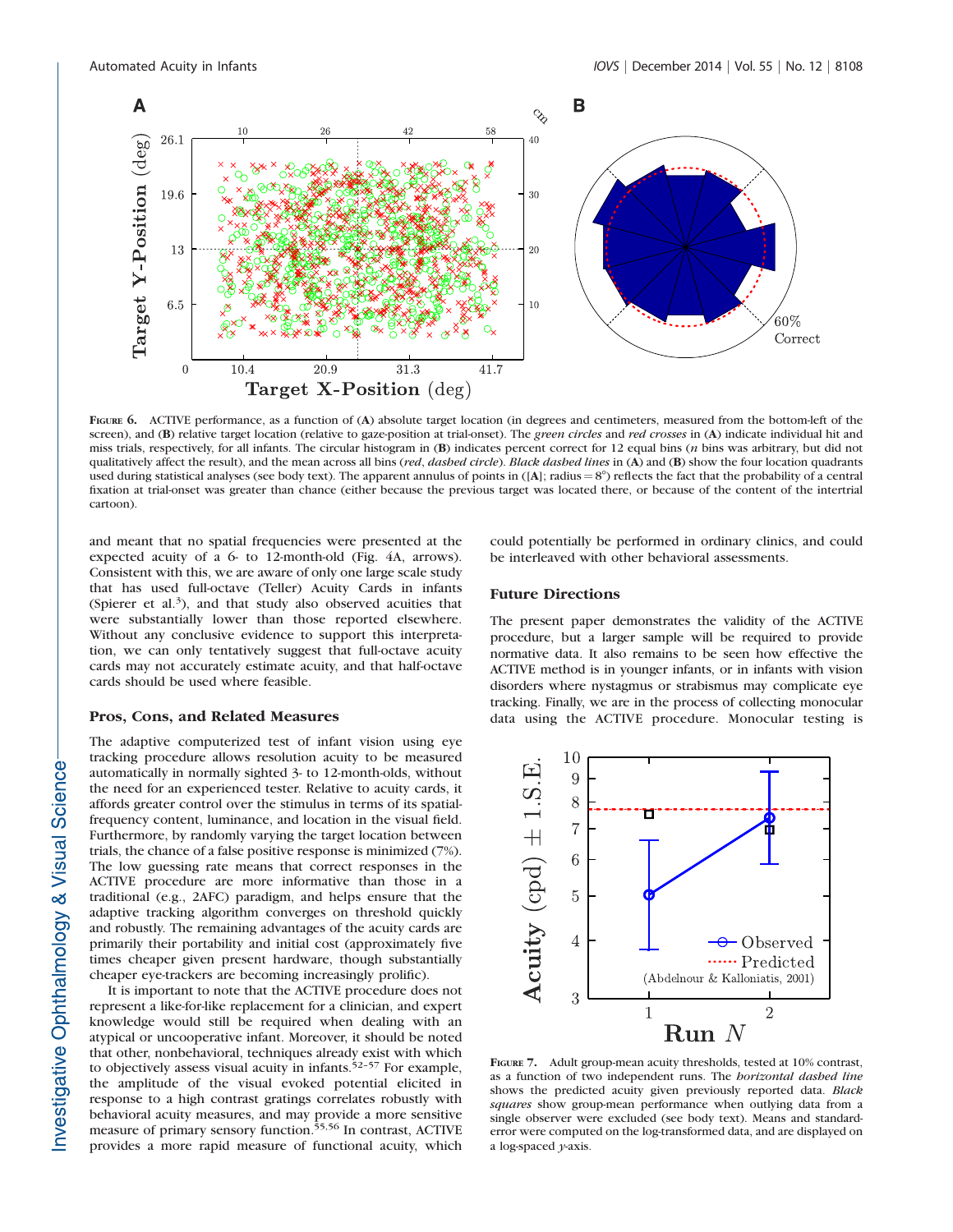particularly important for clinicians (e.g., when assessing amblyopia). Based on previous data, $12$  we would expect monocular thresholds to be lower than those measured binocularly in the present work, by a factor of approximately  $\sqrt{2}$ .

Looking to the future, the most promising aspect of the ACTIVE procedure is that it can be readily modified to measure other visual functions, in addition to acuity. For example, by manipulating the luminance or hue of the target, sensitivity to contrast or color can also be assessed. Similarly, temporal modulation can be added to the stimulus to measure flickersensitivity, which can be diagnostic of nerve damage (e.g., in glaucoma58) and retinal dystrophy.59 Finally, the location of the stimulus relative to fixation can also be varied systematically, allowing assessment of the infant's visual field. These additional functions are crucial for fully characterizing the developing visual system, and methods of rapid assessment could be of substantial benefit in both clinical practice and research.

# Acknowledgments

The authors thank John Wattam-Bell, Eliza Burton, Gary Rubin, and Michel Michaelides for their comments and suggestions.

Supported by Fight for Sight, the National Institute for Health Research Biomedical Research Centre at Moorfields Eye Hospital NHS Foundation Trust and UCL Institute of Ophthalmology, the Special Trustees of Moorfields Eye Hospital, and the Leverhulme Trust.

Disclosure: P.R. Jones, None; S. Kalwarowsky, None; J. Atkinson, None; O.J. Braddick, None; M. Nardini, None

# References

- 1. Atkinson J, Braddick O, Bobier B, et al. Two infant vision screening programmes: prediction and prevention of strabismus and amblyopia from photo-and videorefractive screening. Eye (Lond). 1996;10:189–198.
- 2. Mercuri E, Haataja L, Guzzetta A, et al. Visual function in term infants with hypoxic-ischaemic insults: correlation with neurodevelopment at 2 years of age. Arch Dis Childhood-Fetal Neonatal Ed. 1999;80:F99–F104.
- 3. Spierer A, Royzman Z, Chetrit A, Novikov I, Barkay A. Vision screening of preverbal children with Teller acuity cards. Ophthalmology. 1999;106:849–854.
- 4. Hall HL, Courage ML, Adams RJ. The predictive utility of the Teller acuity cards for assessing visual outcome in children with preterm birth and associated perinatal risks. Vision Res. 2000;40:2067–2076.
- 5. Mash C, Dobson V. Long-term reliability and predictive validity of the Teller Acuity Card procedure. Vision Res. 1998;38:619– 626.
- 6. Chandna A, Pearson CM, Doran RM. Preferential looking in clinical practice: a year's experience. Eye (Lond). 1988;2:488– 495.
- 7. Atkinson J. The Developing Visual Brain. New York: Oxford University Press; 2002.
- 8. Maurer D, Lewis TL, Brent HP, Levin AV. Rapid improvement in the acuity of infants after visual input. Science. 1999;286:108– 110.
- 9. Vaegan, Taylor DS. Critical period for deprivation amblyopia in children. Trans Ophthalmol Soc U K. 1978;99:432–439.
- 10. McDonald MA, Dobson V, Sebris SL, Baitch L, Varner D, Teller DY. The acuity card procedure: a rapid test of infant acuity. Invest Ophthalmol Vis Sci. 1985;26:1158–1162.
- 11. Fantz RL. Pattern vision in young infants. Psychol Rec. 1958;8: 43–47.
- 12. Teller DY, McDonald MA, Preston K, Sebris SL, Dobson V. Assessment of visual acuity in infants and children: the acuity card procedure. Dev Med Child Neurol. 1986;28:779–789.
- 13. Fulton AB, Manning KA, Dobson V. A behavioral method for efficient screening of visual acuity in young infants. II. Clinical application. Invest Ophthalmol Vis Sci. 1978;17:1151–1157.
- 14. Teller DY. The forced-choice preferential looking procedure: a psychophysical technique for use with human infants. Infant Behav Dev. 1979;2:135–153.
- 15. Gwiazda J, Wolfe JM, Brill S, Mohindra I, Held R. Quick assessment of preferential looking acuity in infants. Am J Optom Physiol Opt. 1980;57:420–427.
- 16. Fielder AR, Moseley MJ. Do we need to measure the vision of children? J R Soc Med. 1988;81:380–383.
- 17. Courage ML, Adams RJ. Visual acuity assessment from birth to three years using the acuity card procedure: cross-sectional and longitudinal samples. Optom Vis Sci. 1990;67:713–718.
- 18. Salomão SR, Ventura DF. Large sample population age norms for visual acuities obtained with Vistech-Teller acuity cards. Invest Ophthalmol Vis Sci. 1995;36:657–670.
- 19. Mash C, Dobson V. Intraobserver reliability of the Teller acuity card procedure in infants with perinatal complications. Optom Vis Sci. 2005;82:817–822.
- 20. Mayer DL, Beiser AS, Warner AF, Pratt EM, Raye KN, Lang JM. Monocular acuity norms for the Teller Acuity Cards between ages one month and four years. Invest Ophthalmol Vis Sci. 1995;36:671–685.
- 21. Teller DY. First glances: the vision of infants. The Friedenwald lecture. Invest Ophthalmol Vis Sci. 1997;38:2183–2203.
- 22. Tidbury LP, O'Connor AR. Testing vision testing: quantifying the effect of movement of visual acuity measurement [published online ahead of print October 24, 2014]. Eye (Lond). doi:10.1038/eye.2014.247.
- 23. Abdelnour O, Kalloniatis M. Word acuity threshold as a function of contrast and retinal eccentricity. Optom Vis Sci. 2001;78:914–919.
- 24. Banks MS, Sekuler AB, Anderson SJ. Peripheral spatial vision: limits imposed by optics, photoreceptors, and receptor pooling. J Opt Am A. 1991;8:1775–1787.
- 25. Dobson V, Teller DY. Visual acuity in human infants: a review and comparison of behavioral and electrophysiological studies. Vision Res. 1978;18:1469–1483.
- 26. Dobson V, Salem D, Carson JB. Visual acuity in infants–the effect of variations in stimulus luminance within the photopic range. Invest Ophthalmol Vis Sci. 1983;24:519–522.
- 27. Arden GB. The importance of measuring contrast sensitivity in cases of visual disturbance. Br J Ophthalmol. 1978;62:198– 209.
- 28. Jindra LF, Zemon V. Contrast sensitivity testing: a more complete assessment of vision. J Cataract Refract Surg. 1989;15:141–148.
- 29. Johnson CA, Adams AJ, Casson EJ, Brandt JD. Blue-on-yellow perimetry can predict the development of glaucomatous visual field loss. Arch Ophthalmol. 1993;111:645–650.
- 30. Johnson CA, Adams AJ, Casson EJ, Brandt JD. Progression of early glaucomatous visual field loss as detected by blue-onyellow and standard white-on-white automated perimetry. Arch Ophthalmol. 1993;111:651–656.
- 31. Johnson CA, Samuels SJ. Screening for glaucomatous visual field loss with frequency-doubling perimetry. Invest Ophthalmol Vis Sci. 1997;38:413–425.
- 32. Cello KE, Nelson-Quigg JM, Johnson CA. Frequency doubling technology perimetry for detection of glaucomatous visual field loss. Am J Ophthalmol. 2000;129:314–322.
- 33. Brainard DH. The psychophysics toolbox. Spat Vis. 1997;10: 433–436.